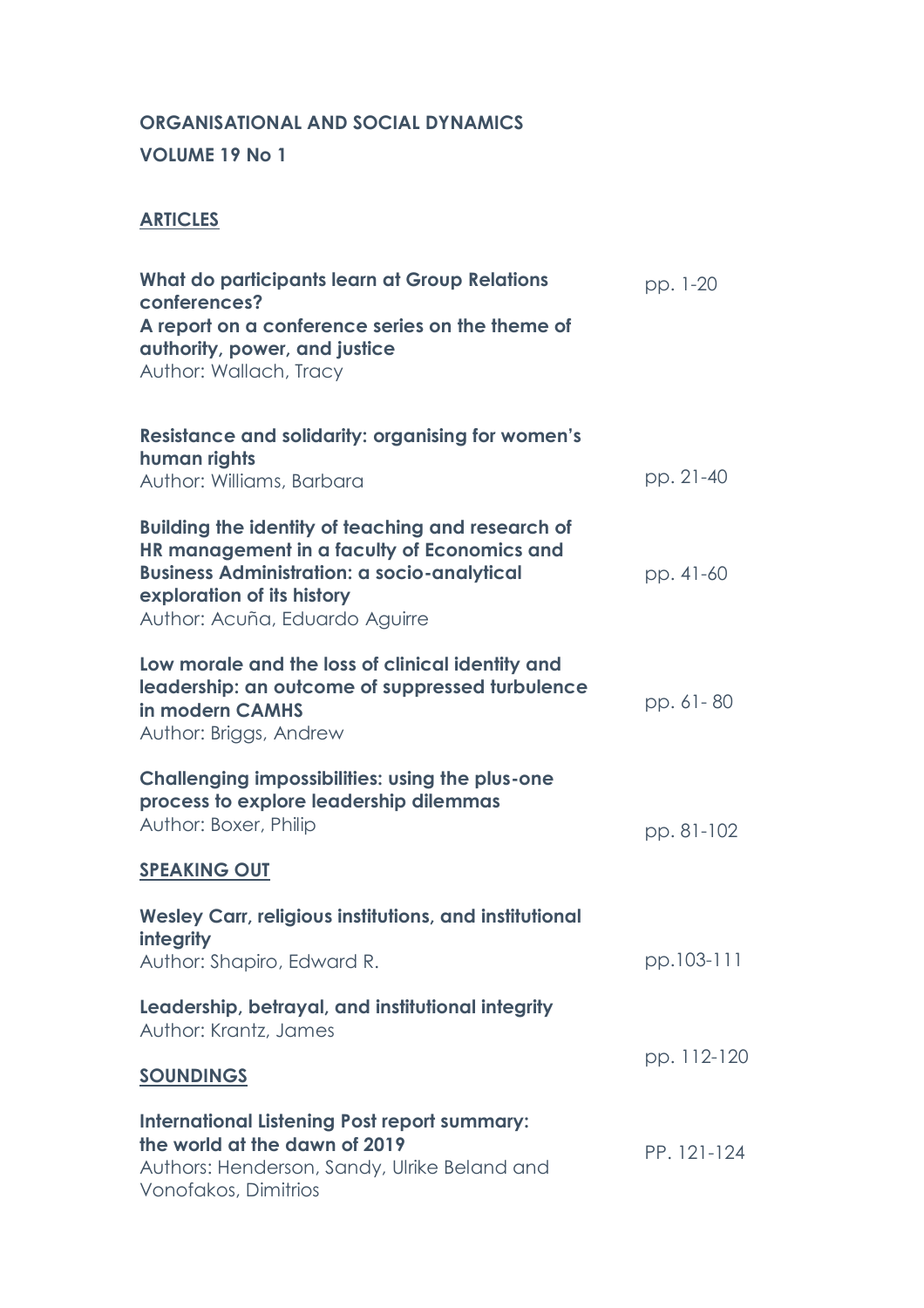## **BOOK REVIEWS**

| Ambivalence in Mentorship: An Exploration of<br><b>Emotional Complexities, by Bonnie D. Oglensky</b><br>Reviewed by Morgan-Jones, Richard              | pp. 125-128 |
|--------------------------------------------------------------------------------------------------------------------------------------------------------|-------------|
| The Body of the Organisation and its Health,<br>by Richard Morgan-Jones, with additional material<br>by N. Torres & K. Dixon<br>Reviewed by Gold, Stan | pp. 129-131 |
| <b>OBITUARY</b>                                                                                                                                        |             |
| The Very Revd Dr Arthur Wesley Carr KCVO<br>Author: Khaleelee, Olya                                                                                    | pp.132-134  |
| <b>Notes on Contributors</b>                                                                                                                           | pp.135-137  |
| <b>Notes for Contributors</b>                                                                                                                          | pp. 138     |
| <b>SCOPUS Statement</b>                                                                                                                                | pp. 139     |